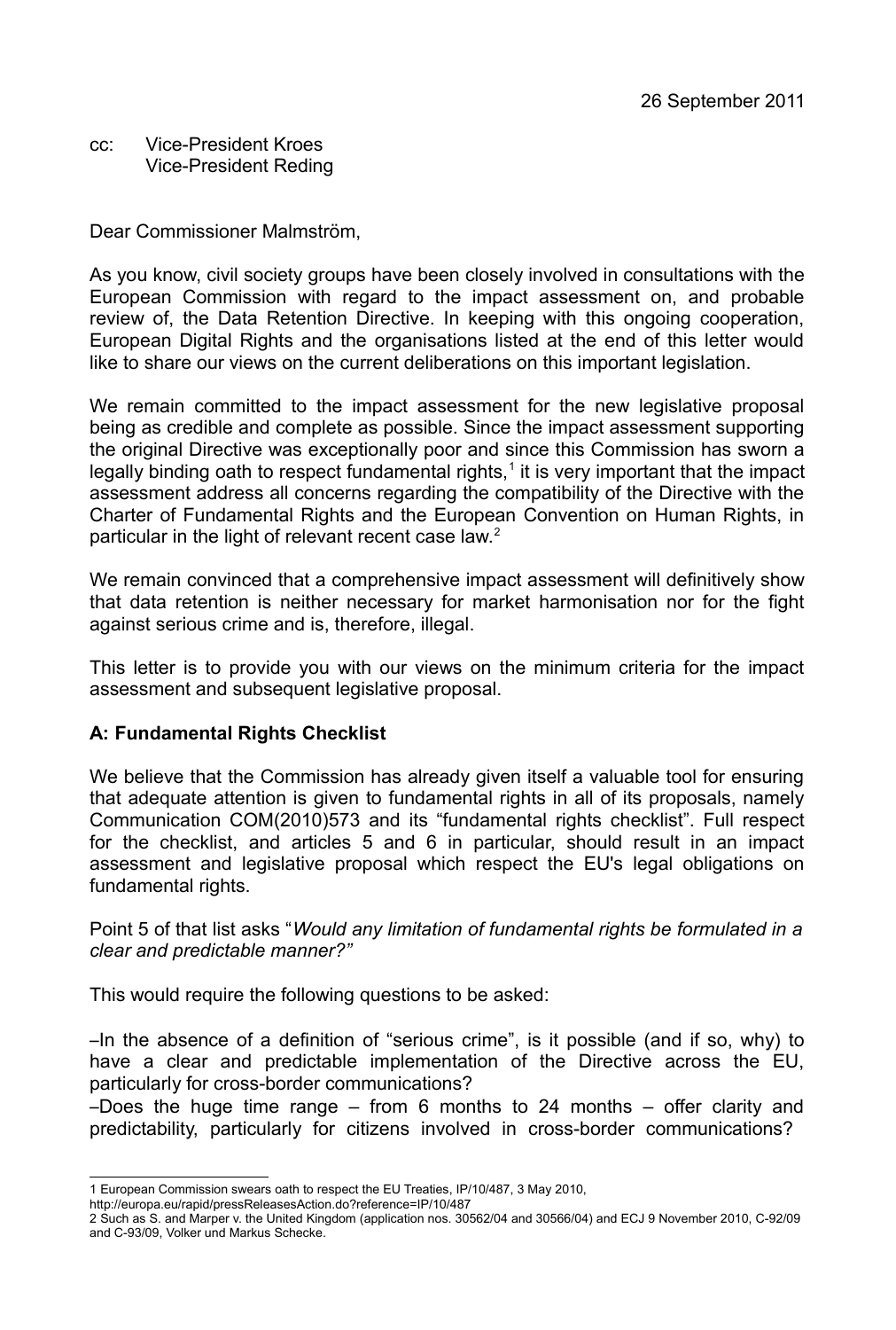–What elements of the review process have identified systemic breaches of fundamental rights that need to be addressed in order to ensure that citizens can have reasonable legal certainty regarding how their data is being processed?<sup>[3](#page-1-0)</sup>

Point 6 of that checklist list asks:

*"Would any limitation of fundamental rights:*

–*be necessary to achieve an objective of general interest or to protect the rights and freedoms of others (which)?* –*be proportionate to the desired aim?* –*preserve the essence of the fundamental rights concerned?"*

### **A.1: Necessity and Proportionality**

This point can only be answered if a full assessment of alternatives in *every* aspect of the Directive is undertaken. This would include an assessment of each category and size of service provider addressed, of each individual type of data and of the retention period for each type of data in order to assess its necessity to achieve the objectives of the existing or revised legislation.

Furthermore, it will be crucial for the credibility of the impact assessment not to repeat the fault in the evaluation report (COM(2011) 225 final) where the necessity and proportionality of data retention and the necessity of having a Directive on data retention, were treated as if they are the same. Both elements need to be evaluated in isolation in order to assess if data retention is "necessary to achieve an objective of general interest" and "proportionate to the desired aim" and if a Directive is necessary for this purpose.

A second flaw in the evaluation report that must be avoided is that it refers to "retained data" in general. It should distinguish between the data available through the storage of traffic and location data regulated by the E-Privacy Directive (2002/58/EC) and the additional data required by the Data Retention Directive.

The third element that must be adequately addressed is assessing the range of other options available:

–a ban on blanket data retention regimes in Europe

The anecdotes provided in the original impact assessment are far from being compelling evidence of the necessity of data retention.<sup>[4](#page-1-1)</sup> Their weight is further diminished by the fact that, in several of the anecdotes, data was used that would have certainly been available in any case. If data retention is, indeed, pointless and even counterproductive and is undermining the Single Market as the evaluation report suggests, the Commission has a duty to act in order to remove this impediment.

<span id="page-1-0"></span><sup>3</sup> Such as the implementation report's reference to domestic operators providing access to data on foreign communications as an alternative to following the proper mutual legal assistance procedures. Evaluation report on the Data Retention Directive (Directive 2006/24/EC, COM(2011) 225 final, p.22/23.

<span id="page-1-1"></span><sup>4</sup>In one of the examples provided, a proper analysis of the incident in question would show that long-term retention would not have been necessary in the absence of profound failures in the efficiency of international police cooperation which, instead of being addressed and resolved, are propagated by the existing data retention regime.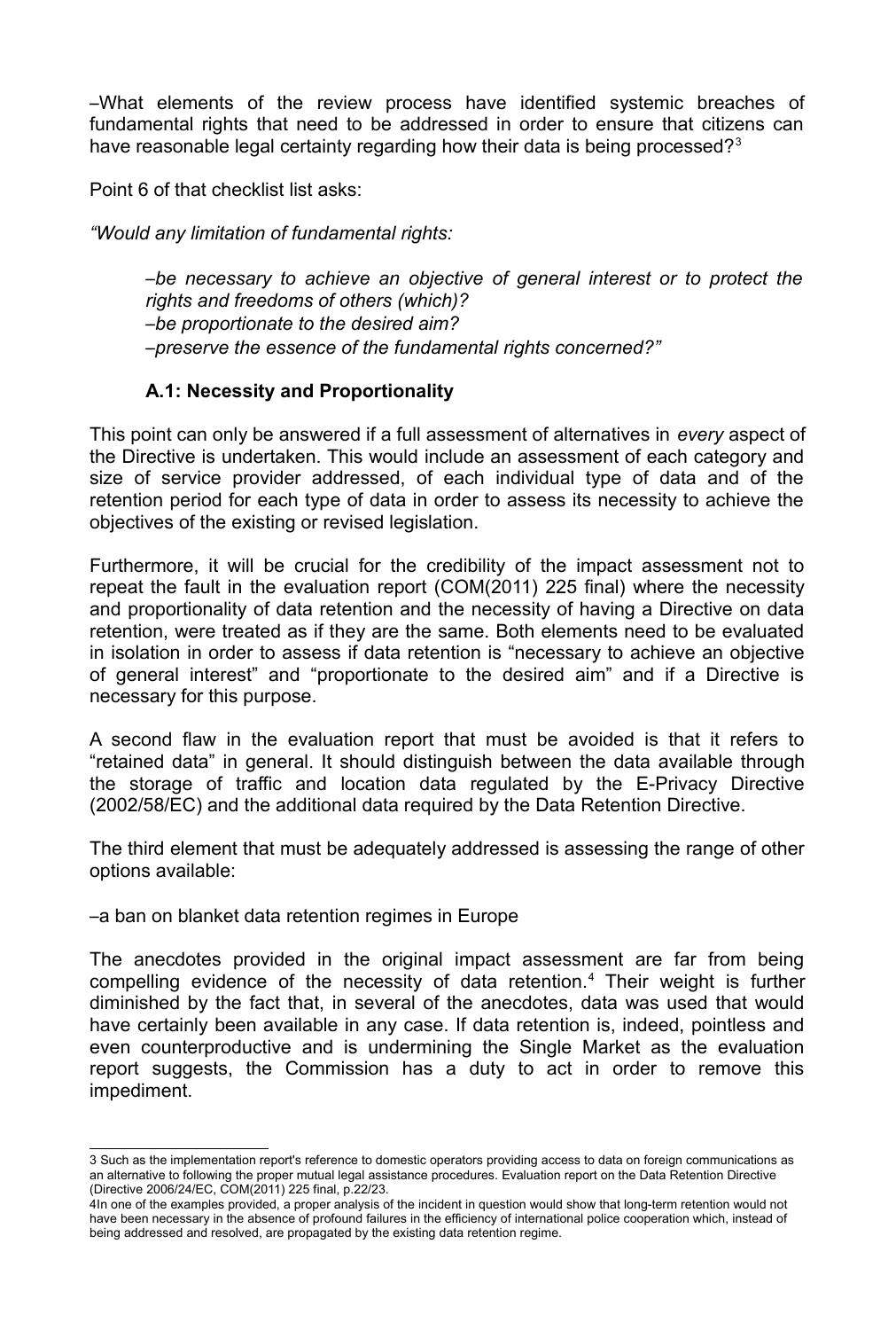–replacement of the Directive with a less restrictive alternative such as targeted collection of data and expedited data preservation

In its preparation of the evaluation report, the Commission did not seek to obtain information from Member States that have not implemented the Directive, in order to compare the efficacy of alternative approaches.<sup>[5](#page-2-0)</sup> It also did not look at the experience of countries which have implemented the approach preferred by the Council of Europe's Cybercrime Convention, namely expedited data preservation. This approach is quite clearly a "measure which affects less adversely the fundamental rights of natural persons" than massive long-term storage of communications data on all citizens "and which still contributes effectively to the objectives of the European Union rules in question."<sup>[6](#page-2-1)</sup> This alternative should be thoroughly assessed in order to credibly show whether any amount of untargeted data retention is strictly necessary and proportionate and that a Directive is needed.

–removing the minimum retention period and re-assessing the maximum retention period

Taking into account the strict criteria set out in the Charter, the Convention and relevant case-law, the European Union may enact legislation that places restrictions on the fundamental rights of citizens. In the case of data retention – and the post-Lisbon Treaty legal framework will inevitably lead to this issue coming up repeatedly the democratically elected parliaments as well as Constitutional Courts of several sovereign Member States quite clearly do not consider that the fundamental rights restrictions are, as *required* by the European Convention on Human Rights, "necessary in a democratic society" and, as a result, have not implemented the Directive. The Commission is taking infringement proceedings against these countries, offering no margin of appreciation and no respect for subsidiarity and, in essence, is forcing those countries - according to the assessment of those democratically elected governments - to breach the Convention.

One option to avoid this problem is to establish a maximum retention period but not minimum periods. If, as the Commission says, cross-border requests for data represent fewer than 1% of uses of retained data - and bearing in mind that a proportion of these would be available under expedited preservation - this would:

–not present particular problems for cross-border law enforcement;

–provide a "margin of appreciation" for Member States that believe that data retention is not necessary and;

–measurably and significantly support the single market, particularly if cost reimbursement for providers under a blanket retention obligation were made compulsory.

In order to assess the impact of the various options presented on the prosecution of serious crime in a scientifically valid way, the impact assessment would need to address the following points:

−In how many cases does the detection, investigation or prosecution of serious crime in the absence of blanket retention legislation lack communications data that

<span id="page-2-0"></span><sup>5</sup> COM HOME A3/JV/cn D (2010) 11574, 27 July 2010, https://www.bof.nl/live/wp-content/uploads/Letter-to-MS-supp-info-on-DRD.pdf

<span id="page-2-1"></span><sup>6</sup> ECJ 9 November 2010, C-92/09 and C-93/09, Volker und Markus Schecke, §86.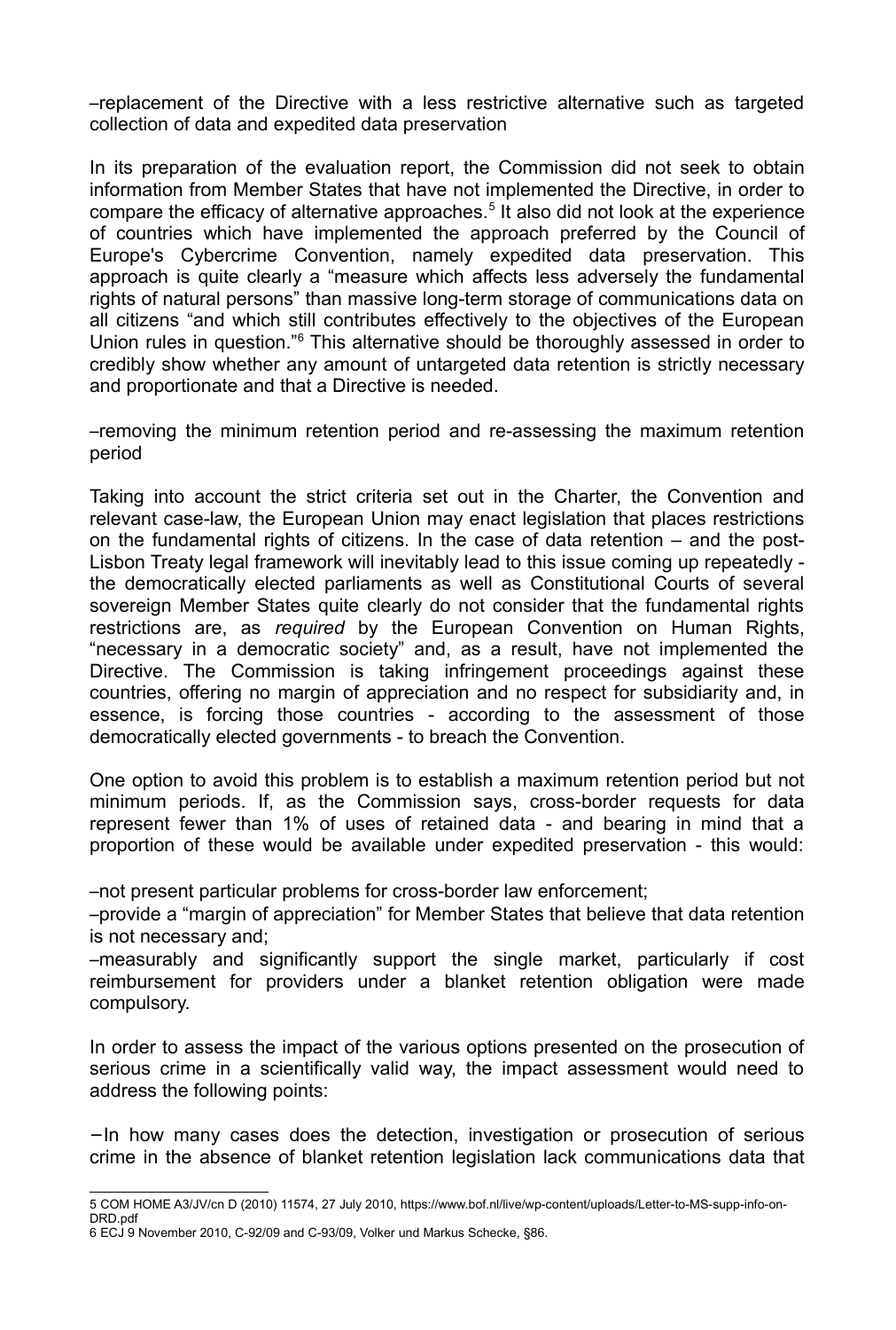would be available under a blanket retention scheme (quantify as a percentage of all serious crime being investigated or prosecuted)?

−To the prosecution of how many serious crimes does such extra communications data ultimately make a positive difference (quantify as a percentage of all serious crime being prosecuted)?

−Is any such benefit offset by counter-productive side effects of blanket data retention (e.g. furthering the use of circumvention techniques and other communication channels)?

−All in all, does the presence or absence of blanket data retention legislation in practice have a demonstrable, statistically significant impact on the prevalence or the investigation of serious crime in a given Member State? If it does have a significant impact, by how many percent does it increase or decrease the prevalence, the clearance or the prosecution of serious crime? Has the introduction or the absence of blanket data retention legislation in the past made a significant difference to the number of prosecutions or acquittals or the closure or discontinuation of serious crime cases in any given state? By how many percent did the number of condemnations, acquittals or the closure or discontinuation of serious crime cases increase or decrease as a result of blanket data retention legislation or its absence?

# **A.2: Preserving the essence of the right**

Article 52 of the Charter of Fundamental Rights of the European Union states that limitations of fundamental rights must not restrict or reduce the right in such a way or to such extent that the very essence of the right is impaired. The European Court of Human Rights has ruled similarly on numerous occasions.<sup>[7](#page-3-0)</sup> In its Evaluation Report, the European Commission identified points that are peripheral to the achievement of the goals of the Directive, but undermine the essence of the fundamental rights impacted by the Directive.

–Experience of the impact on fundamental rights

It will be impossible for the European Commission to fully respect its own fundamental rights checklist without a comprehensive analysis of the extent to which the rights in question have been undermined by the existing Directive. Without learning from this experience, it will be impossible to ensure respect for the Charter. In particular, attention should be given to experience with regard to:

- -Data losses and abuse.<sup>[8](#page-3-1)</sup>
- -Mistakes in data retrieval.<sup>[9](#page-3-2)</sup>
- -Damage to the right to communication caused by citizens and businesses feeling unable to confidentially communicate with health professionals,

<span id="page-3-0"></span><sup>7</sup> ECtHR 11 July 2002, nr. 28957/95, Goodwin v The United Kingdom, §99: '*... the limitations (thereby) introduced must not restrict or reduce the right in such a way or to such an extent that the very essence of the right is impaired*'. The ruling also refers to the ECtHR *Rees* and *F. v. Switzerland* judgements.

<span id="page-3-2"></span><span id="page-3-1"></span><sup>8</sup> Examples of data losses and data abuse across Europe can be found in: Arbeitskreis Vorratsdatenspeicherung, 'There is no such thing as secure data', http://wiki.vorratsdatenspeicherung.de/images/Heft\_-\_es\_gibt\_keine\_sicheren\_daten\_en.pdf 9 'ISP Wrongfully Sent 300 "First Strike" Letters To Innocents', 17 June 2011, http://torrentfreak.com/isp-wrongfully-sent-300 first-strike-letters-to-innocents-110617/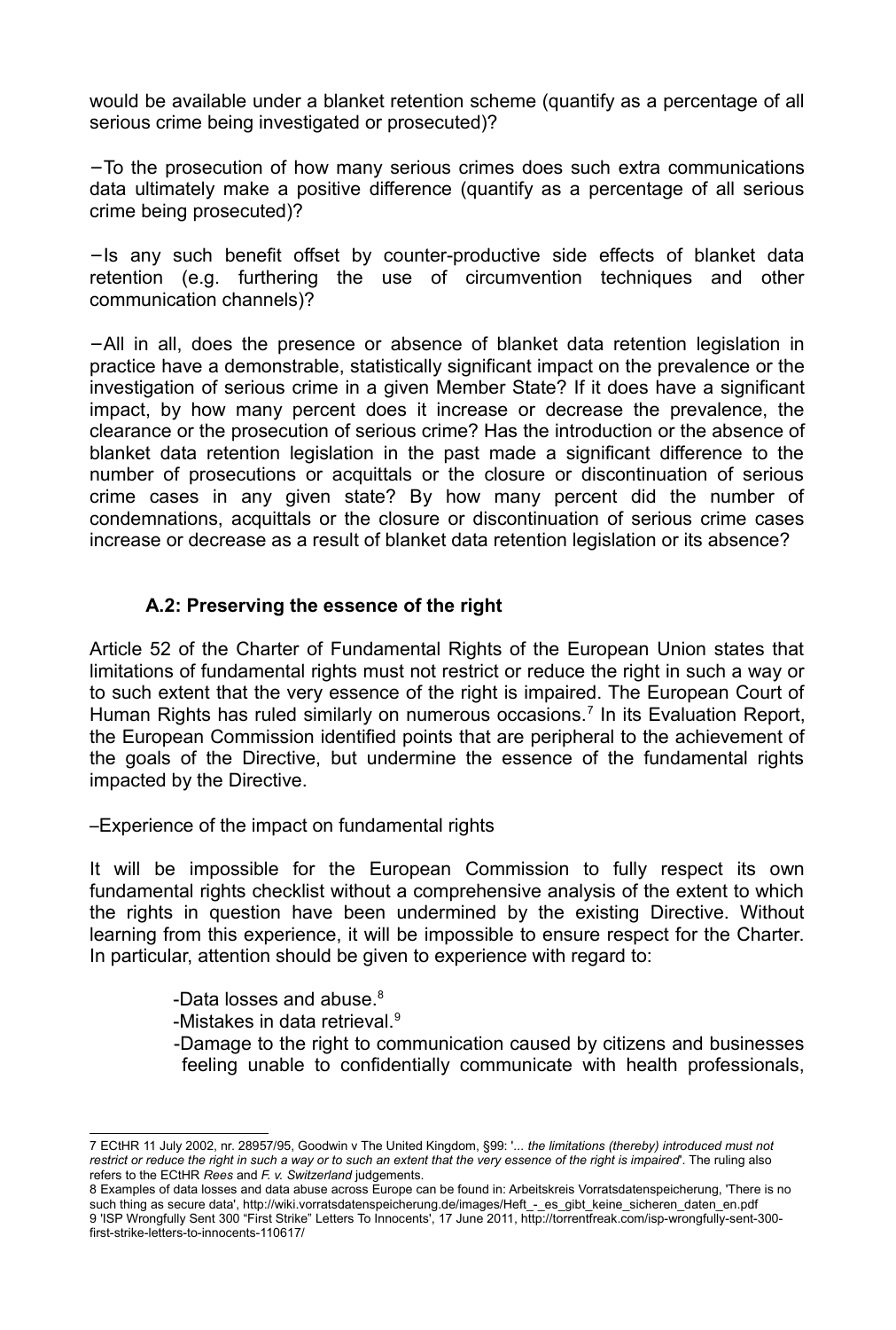### lawyers, journalists,<sup>[10](#page-4-0)</sup> etc.<sup>[11](#page-4-1)</sup>

### –Definition of "serious crime"

As some Member States do not have a definition of serious crime, we already see that the scope is far broader than intended by the legislator. Therefore, in addition to the fact that the outcome of legislation has proven problematic in the area of foreseeability, many uses of data retained under the Directive fail to respect the essence of the fundamental rights in question. The far-reaching consequences of not strictly defining 'serious crime' in the Directive have been illustrated clearly in Poland, where authorities accessed communications data more than 1 million times in 2009, using the retained data far beyond the prosecution of 'serious crimes' – even in civil proceedings.[12](#page-4-2) Alarmingly, the Commission recently seemed to argue that the telecommunication data retained only for the investigation and prosecution of serious crime can also be used without problems in order to investigate intellectual property-related offences, that might not even be crimes, let alone serious crimes.<sup>[13](#page-4-3)</sup>

### –Analysis of each data set

When legislation mandates indiscriminate storage of personal data that is not strictly necessary, the legislation harms the essence of the fundamental right to privacy. It is illogical to assume that retention of all communications data would be necessary, or even useful, for the same periods of time and that each type of data is of equal value. The Commission should therefore make a credible effort to demonstrate the alleged necessity of each data set that is in the current Directive or in the new legislative proposal. Furthermore, in the absence of the necessary practical data being made available by the Member States, the Commission must explain to the Council that lack of data proving necessity means that it is legally obliged to remove that data set from the Directive.

#### –Access and security restrictions

For the same reasons as mentioned above, the Commission needs to assess if and exactly which minimum access restrictions and data security safeguards could be set by the Directive in order to better protect fundamental rights. It would be far easier to establish a baseline in the revised Directive than seek to impose minimum safeguards on Member States after transposing legislation has been adopted.

### –Centralised storage and direct access

The European Commission should analyse whether it considers that circumstances exist where the advantages of centralised data storage outweigh the security and privacy risks that such an approach inevitably entails. If such circumstances do not exist, this approach should be explicitly excluded by the Directive. Similarly, are there circumstances in which direct access to this data would not automatically be in breach of Article 8 of the European Convention on Human Rights? Again, if no such circumstances exist, this option should be specifically excluded by the Directive.

<span id="page-4-0"></span><sup>10</sup> European Journalists Warn EU Home Affairs Chief that European Data Law Threatens Freedom, 01 October 2010, http://europe.ifj.org/fr/articles/european-journalists-warn-eu-home-affairs-chief-that-european-data-law-threatens-freedom 11 FORSA, Opinions of citizens on data retention, 2 June 2008, p. 3,

<span id="page-4-1"></span>http://www.eco.de/dokumente/20080602\_Forsa\_VDS\_Umfrage.pdf

<span id="page-4-2"></span><sup>12 &#</sup>x27;POLAND: Data retention and population surveillance', November 2010, Statewatch RefNo# 30113,

http://database.statewatch.org/article.asp?aid=30113

<span id="page-4-3"></span><sup>13</sup>ECJ Hearing on Bonnier Audio c.s. case (only in Swedish), C-461/10, http://www.edri.org/files/C461-10-rapport.pdf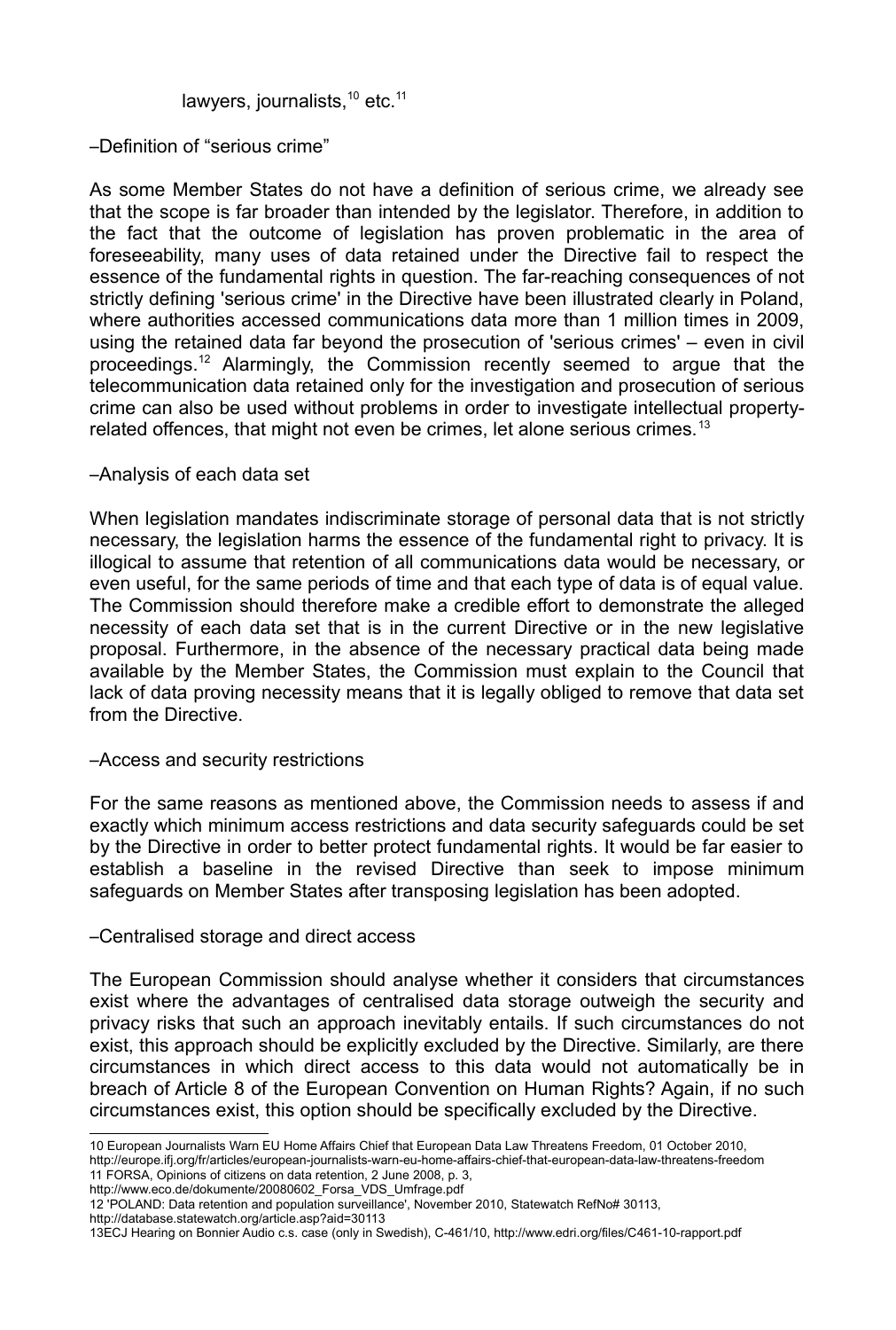-Violation of protection of journalists' sources and media freedom.

## **B: Article 15.1 of Directive 2002/58**

We were disturbed to see in the evaluation report an interpretation of the legal significance of Article 15.1 of the E-Privacy Directive that not only contradicts legal reality, but also contradicts the European Commission's own declaration on this text. At the time of adoption of the legislation, the European Commission pointed out the legal fact that the Directive could neither authorise nor prohibit any activity in the then third pillar.<sup>[14](#page-5-0)</sup> We urge the European Commission to avoid making the same mistake in the impact assessment.

### **C: Impact on the Single Market**

In its evaluation report, the European Commission listed a range of ways in which the Data Retention Directive undermined the Single Market and failed to provide any compelling evidence that the Directive has had any corresponding positive impact. This raises serious questions as to the legality and value of the Directive if the "objective of general interest" to be achieved is harmonisation. If the Commission intends to keep the same legal basis, it should specifically indicate how the objective of harmonisation has been achieved, or may be achieved, through this instrument. Furthermore, it should indicate exactly why it believes that the range of damaging effects that it has identified in the existing Directive will be resolved by the proposed changes to the legislation.

#### -Cost reimbursement

It is clear that a harmonised cost reimbursement scheme would be of more positive impact for the internal market than the current and somewhat chaotic situation described in the Commission's impact assessment. The impact assessment must therefore specifically address the viability of this approach. By "costs", we mean capital costs, access costs and personnel costs. Furthermore, it appears to be unquestionable that state authorities will be more restrained in their requests for retained data when this has to be justified in their budget.

We trust that this constructive input will assist you in preparing the impact assessment and reviewing the Data Retention Directive. We remain at your disposal as a constructive partner in this process.

Yours sincerely,

Andreas Krisch EDRi President

European Digital Rights 39/9 Rue Montoyer B-1000 Brussels Tel: +32 2 550 4112 http://www.edri.org

<span id="page-5-0"></span><sup>14</sup> COM/2002/0338 def, 17 june 2002, p. 3, under "Amendment 47 - Recital 11 ; Amendment 46 - Article 15, paragraph 1", http://eur-lex.europa.eu/LexUriServ/LexUriServ.do?uri=CELEX:52002PC0338:EN:HTML.